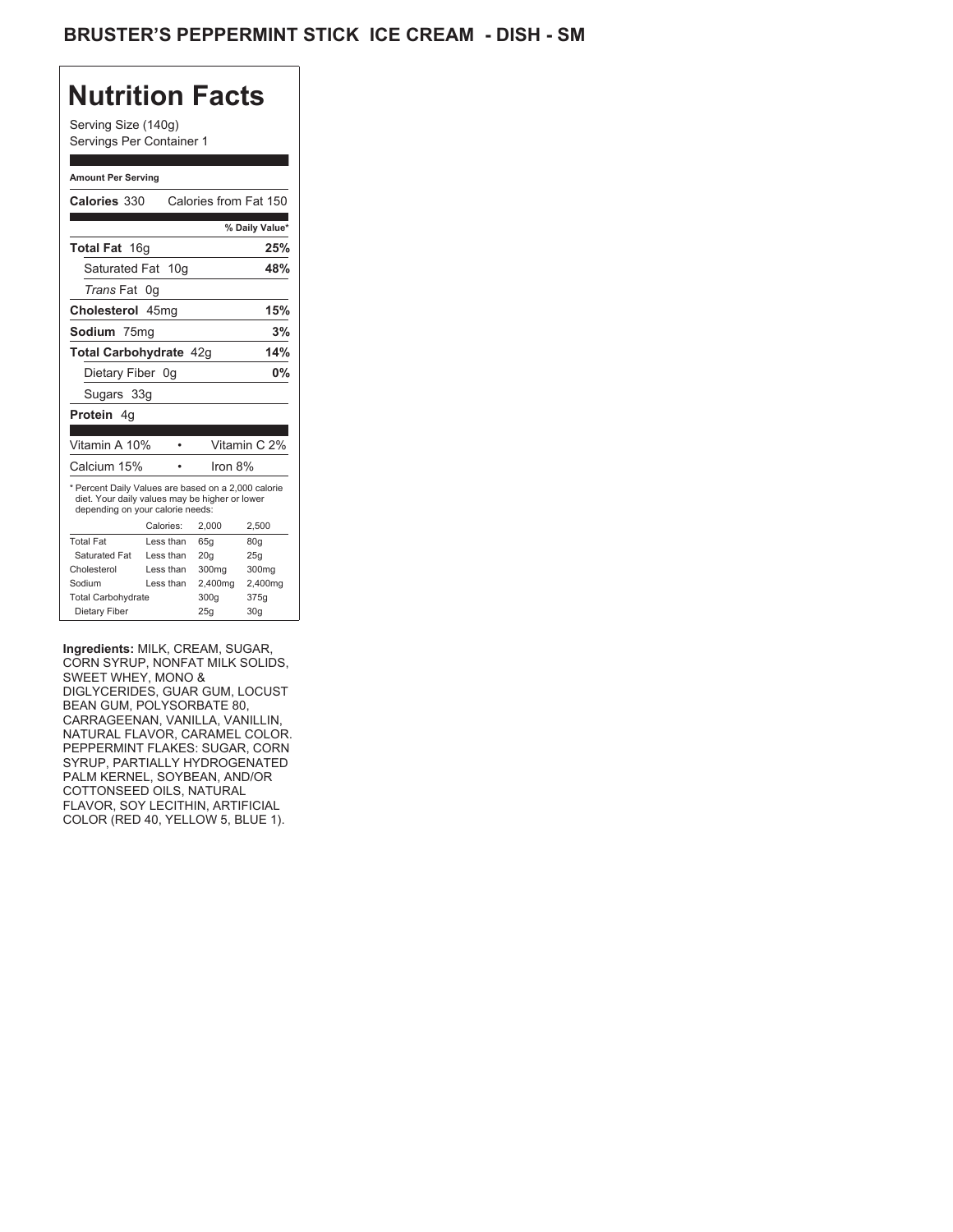## **BRUSTER'S PEPPERMINT STICK ICE CREAM - DISH - REG**

# Nutrition Facts

Serving Size (210g) Servings Per Container 1

#### Amount Per Serving

| Calories 500                                                                                                                                                                                       |                  | Calories from Fat 220 |                 |
|----------------------------------------------------------------------------------------------------------------------------------------------------------------------------------------------------|------------------|-----------------------|-----------------|
|                                                                                                                                                                                                    |                  |                       | % Daily Value*  |
| Total Fat 25g                                                                                                                                                                                      |                  |                       | 38%             |
| Saturated Fat                                                                                                                                                                                      | 15g              |                       | 73%             |
| Trans Fat 0q                                                                                                                                                                                       |                  |                       |                 |
| Cholesterol                                                                                                                                                                                        | 65 <sub>mq</sub> |                       | 22%             |
| Sodium 115mg                                                                                                                                                                                       |                  |                       | 5%              |
| Total Carbohydrate 63g                                                                                                                                                                             |                  |                       | 21%             |
| Dietary Fiber                                                                                                                                                                                      | 0q               |                       | 0%              |
| Sugars 49g                                                                                                                                                                                         |                  |                       |                 |
| Protein<br>6g                                                                                                                                                                                      |                  |                       |                 |
|                                                                                                                                                                                                    |                  |                       |                 |
| Vitamin A 15%                                                                                                                                                                                      |                  |                       | Vitamin C 4%    |
| Calcium 20%                                                                                                                                                                                        |                  | Iron 10%              |                 |
| * Percent Daily Values are based on a 2,000 calorie<br>diet. Your daily values may be higher or lower<br>depending on your calorie needs:                                                          |                  |                       |                 |
|                                                                                                                                                                                                    | Calories:        | 2,000                 | 2,500           |
| <b>Total Fat</b>                                                                                                                                                                                   | Less than        | 65g                   | 80g             |
| Saturated Fat                                                                                                                                                                                      | Less than        | 20 <sub>g</sub>       | 25g             |
| Cholesterol                                                                                                                                                                                        | Less than        | 300mg                 | 300mg           |
| Sodium                                                                                                                                                                                             | Less than        | 2,400mg               | 2,400mg         |
| <b>Total Carbohydrate</b>                                                                                                                                                                          |                  | 300g                  | 375g            |
| Dietary Fiber                                                                                                                                                                                      |                  | 25q                   | 30 <sub>g</sub> |
| Ingredients: MILK, CREAM, SUGAR,<br>CORN SYRUP, NONFAT MILK SOLIDS,<br>SWEET WHEY, MONO &<br>DIGLYCERIDES, GUAR GUM, LOCUST<br><b>BEAN GUM, POLYSORBATE 80,</b><br>CARRAGEENAN, VANILLA, VANILLIN, |                  |                       |                 |

Ingredients: MILK, CREAM, SUGAR, CORN SYRUP, NONFAT MILK SOLIDS, SWEET WHEY, MONO & DIGLYCERIDES, GUAR GUM, LOCUST BEAN GUM, POLYSORBATE 80, CARRAGEENAN, VANILLA, VANILLIN, NATURAL FLAVOR, CARAMEL COLOR. PEPPERMINT FLAKES: SUGAR, CORN SYRUP, PARTIALLY HYDROGENATED PALM KERNEL, SOYBEAN, AND/OR COTTONSEED OILS, NATURAL FLAVOR, SOY LECITHIN, ARTIFICIAL COLOR (RED 40, YELLOW 5, BLUE 1).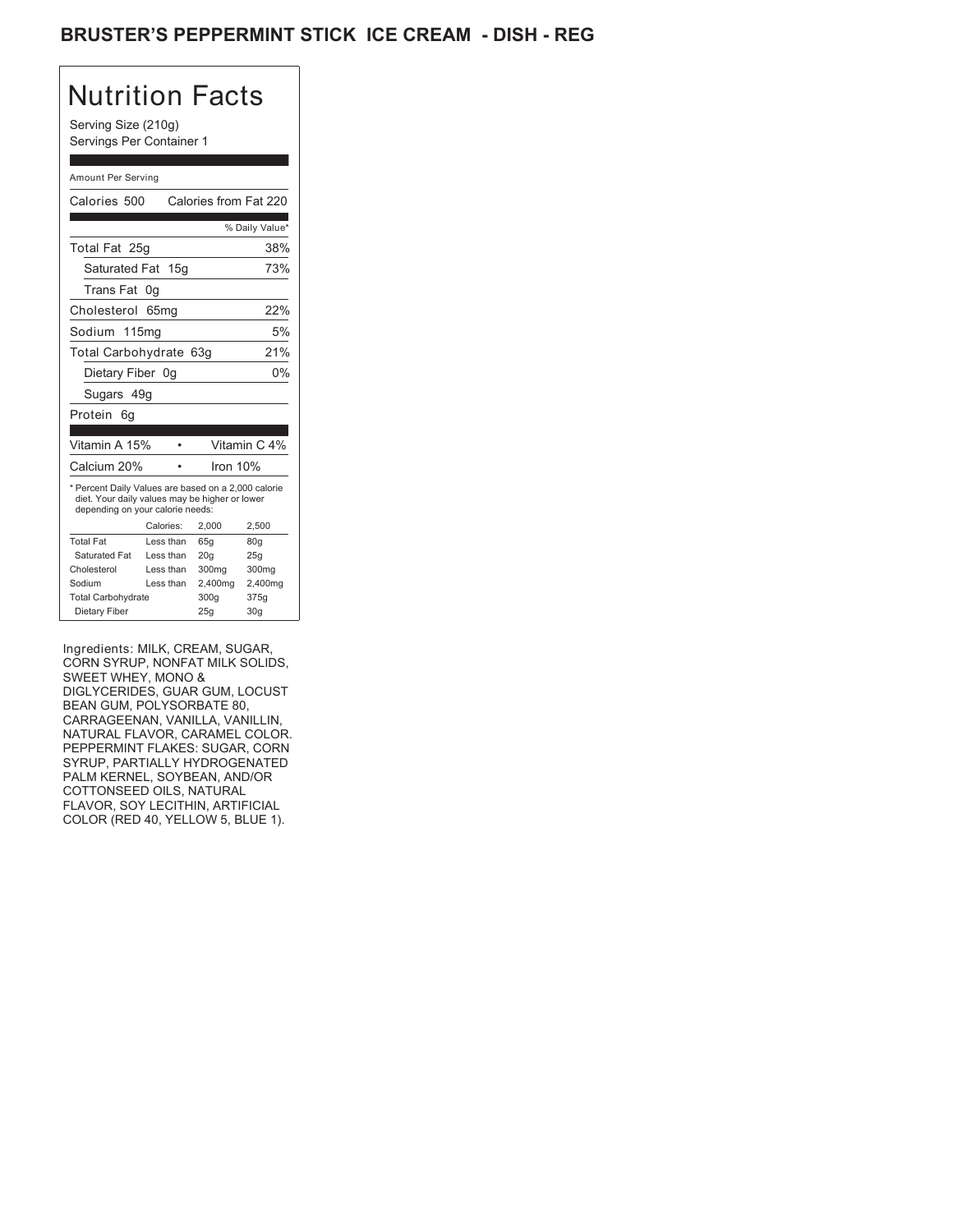## **BRUSTER'S PEPPERMINT STICK ICE CREAM - DISH - LG**

# Nutrition Facts

Serving Size (280g) Servings Per Container 1

#### Amount Per Serving

| Calories 660                                                                                                                              |                  | Calories from Fat 300 |                 |
|-------------------------------------------------------------------------------------------------------------------------------------------|------------------|-----------------------|-----------------|
|                                                                                                                                           |                  |                       | % Daily Value*  |
| Total Fat 33g                                                                                                                             |                  |                       | 50%             |
| Saturated Fat 19g                                                                                                                         |                  |                       | 97%             |
| Trans Fat 0.5q                                                                                                                            |                  |                       |                 |
| Cholesterol                                                                                                                               | 90 <sub>mq</sub> |                       | 29%             |
| Sodium 150mg                                                                                                                              |                  |                       | 6%              |
| Total Carbohydrate 85g                                                                                                                    |                  |                       | 28%             |
| Dietary Fiber 0q                                                                                                                          |                  |                       | 0%              |
| Sugars 66g                                                                                                                                |                  |                       |                 |
| Protein<br>8g                                                                                                                             |                  |                       |                 |
|                                                                                                                                           |                  |                       |                 |
| Vitamin A 20%                                                                                                                             |                  |                       | Vitamin C 6%    |
| Calcium 25%                                                                                                                               |                  | Iron 15%              |                 |
| * Percent Daily Values are based on a 2,000 calorie<br>diet. Your daily values may be higher or lower<br>depending on your calorie needs: |                  |                       |                 |
|                                                                                                                                           | Calories:        | 2,000                 | 2,500           |
| <b>Total Fat</b>                                                                                                                          | Less than        | 65q                   | 80 <sub>g</sub> |
| Saturated Fat                                                                                                                             | Less than        | 20q                   | 25q             |
| Cholesterol                                                                                                                               | Less than        | 300mg                 | 300mg           |
| Sodium                                                                                                                                    | Less than        | 2,400mg               | 2,400mg         |
| <b>Total Carbohydrate</b>                                                                                                                 |                  | 300g                  | 375g            |
| Dietary Fiber                                                                                                                             |                  | 25g                   | 30 <sub>g</sub> |

Ingredients: MILK, CREAM, SUGAR, CORN SYRUP, NONFAT MILK SOLIDS, SWEET WHEY, MONO & DIGLYCERIDES, GUAR GUM, LOCUST BEAN GUM, POLYSORBATE 80, CARRAGEENAN, VANILLA, VANILLIN, NATURAL FLAVOR, CARAMEL COLOR. PEPPERMINT FLAKES: SUGAR, CORN SYRUP, PARTIALLY HYDROGENATED PALM KERNEL, SOYBEAN, AND/OR COTTONSEED OILS, NATURAL FLAVOR, SOY LECITHIN, ARTIFICIAL COLOR (RED 40, YELLOW 5, BLUE 1).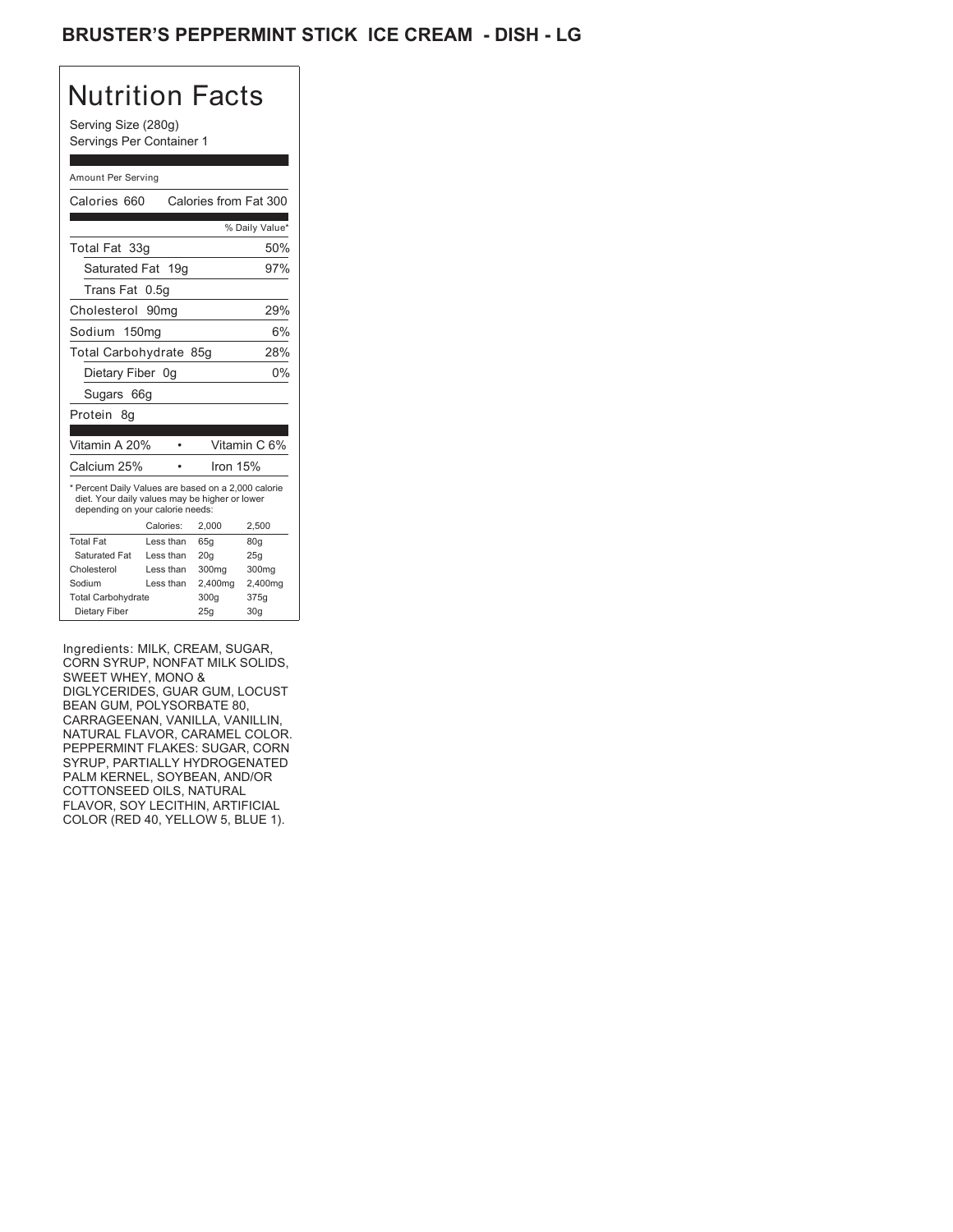## BRUSTER'S PEPPERMINT STICK ICE CREAM - SUGAR CONE - SM

# Nutrition Facts

Serving Size (153g) Servings Per Container 1

### Amount Per Serving

| Calories 380                                                                                                           |   | Calories from Fat 150                                                                                                                 |
|------------------------------------------------------------------------------------------------------------------------|---|---------------------------------------------------------------------------------------------------------------------------------------|
|                                                                                                                        |   | % Daily Value*                                                                                                                        |
| Total Fat 17g                                                                                                          |   | 26%                                                                                                                                   |
| Saturated Fat 10g                                                                                                      |   | 48%                                                                                                                                   |
| Trans Fat 0g                                                                                                           |   |                                                                                                                                       |
| Cholesterol 45mg                                                                                                       |   | 15%                                                                                                                                   |
| Sodium 95mg                                                                                                            |   | 4%                                                                                                                                    |
| Total Carbohydrate 54g                                                                                                 |   | 18%                                                                                                                                   |
| Dietary Fiber 0g                                                                                                       |   | 0%                                                                                                                                    |
| Sugars 36g                                                                                                             |   |                                                                                                                                       |
| Protein 4g                                                                                                             |   |                                                                                                                                       |
|                                                                                                                        |   |                                                                                                                                       |
| Vitamin A 10%                                                                                                          | ٠ | Vitamin C 2%                                                                                                                          |
| Calcium 15%                                                                                                            |   | Iron 10%                                                                                                                              |
| diet.                                                                                                                  |   | * Percent Daily Values are based on a 2,000 calorie                                                                                   |
| Ingredients: MILK. CREAM. SUGAR.<br>SWEET WHEY, MONO &<br>BEAN GUM, POLYSORBATE 80,<br>CARRAGEENAN, VANILLA, VANILLIN, |   | CORN SYRUP, NONFAT MILK SOLIDS,<br>DIGLYCERIDES, GUAR GUM, LOCUST<br>NATURAL FLAVOR, CARAMEL COLOR.<br>PEPPERMINT FLAKES: SUGAR, CORN |

Ingredients: MILK, CREAM, SUGAR, CORN SYRUP, NONFAT MILK SOLIDS, SWEET WHEY, MONO & DIGLYCERIDES, GUAR GUM, LOCUST BEAN GUM, POLYSORBATE 80, CARRAGEENAN, VANILLA, VANILLIN, NATURAL FLAVOR, CARAMEL COLOR. PEPPERMINT FLAKES: SUGAR, CORN SYRUP, PARTIALLY HYDROGENATED PALM KERNEL, SOYBEAN, AND/OR COTTONSEED OILS, NATURAL FLAVOR, SOY LECITHIN, ARTIFICIAL COLOR (RED 40, YELLOW 5, BLUE 1). SUGAR CONE: ENRICHED WHEAT FLOUR (ENRICHED WITH NIACIN, REDUCED IRON, THIAMIN MONONITRATE, RIBOFLAVIN, FOLIC ACID), TAPIOCA FLOUR, SUGAF VEGETABLE SHORTENING (SOYBEAN AND/OR CANOLA OIL, MODIFIED PALM OIL, SOY LECITHIN, AND/OR PARTIALLY HYDROGENATED SOYBEAN OIL), OAT FIBER AND/OR VEGETABLE FIBER, SALT, CARAMEL COLOR, ARTIFICIAL FLAVOR, SOY LECITHIN. MONONITRATE, RIBOFLAVIN, FOLIC ACID), TAPIOCA FLOUR, SUGAR,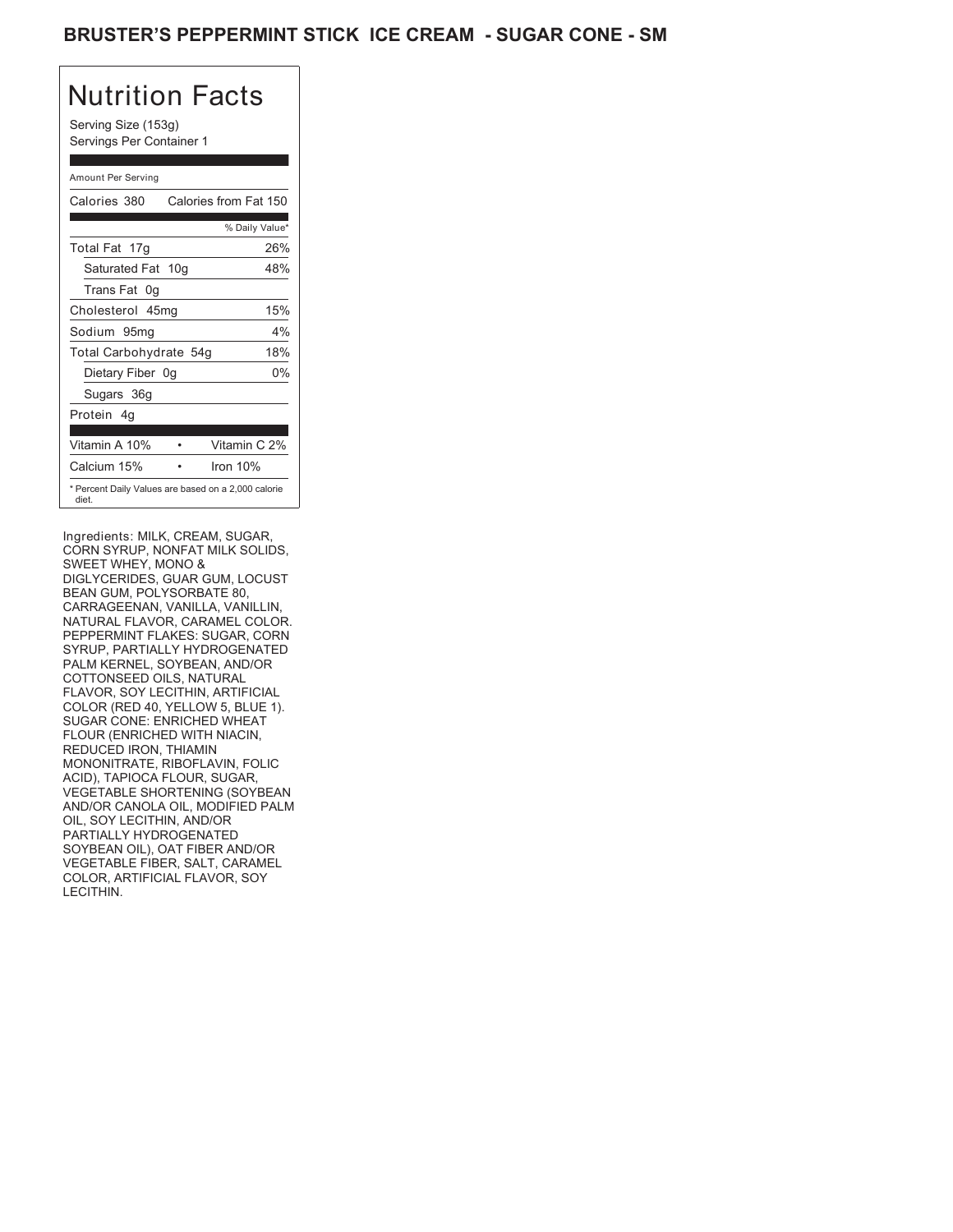## **BRUSTER'S PEPPERMINT STICK ICE CREAM - SUGAR CONE - REG**

# Nutrition Facts

Serving Size (223g) Servings Per Container 1

### Amount Per Serving

| Calories 550                                                                                                           |   | Calories from Fat 220                                                                                                                 |
|------------------------------------------------------------------------------------------------------------------------|---|---------------------------------------------------------------------------------------------------------------------------------------|
|                                                                                                                        |   | % Daily Value*                                                                                                                        |
| Total Fat 25g                                                                                                          |   | 38%                                                                                                                                   |
| Saturated Fat 15g                                                                                                      |   | 73%                                                                                                                                   |
| Trans Fat 0q                                                                                                           |   |                                                                                                                                       |
| Cholesterol 65mg                                                                                                       |   | 22%                                                                                                                                   |
| Sodium 135mg                                                                                                           |   | 6%                                                                                                                                    |
| Total Carbohydrate 75g                                                                                                 |   | 25%                                                                                                                                   |
| Dietary Fiber 0g                                                                                                       |   | 0%                                                                                                                                    |
| Sugars 52g                                                                                                             |   |                                                                                                                                       |
| Protein 6q                                                                                                             |   |                                                                                                                                       |
|                                                                                                                        |   |                                                                                                                                       |
| Vitamin A 15%                                                                                                          | ٠ | Vitamin C 4%                                                                                                                          |
| Calcium 20%                                                                                                            |   | Iron 15%                                                                                                                              |
| diet.                                                                                                                  |   | * Percent Daily Values are based on a 2,000 calorie                                                                                   |
| Ingredients: MILK, CREAM, SUGAR,<br>SWEET WHEY, MONO &<br>BEAN GUM, POLYSORBATE 80,<br>CARRAGEENAN, VANILLA, VANILLIN, |   | CORN SYRUP, NONFAT MILK SOLIDS,<br>DIGLYCERIDES, GUAR GUM, LOCUST<br>NATURAL FLAVOR, CARAMEL COLOR.<br>PEPPERMINT FLAKES: SUGAR, CORN |

Ingredients: MILK, CREAM, SUGAR, CORN SYRUP, NONFAT MILK SOLIDS, SWEET WHEY, MONO & DIGLYCERIDES, GUAR GUM, LOCUST BEAN GUM, POLYSORBATE 80, CARRAGEENAN, VANILLA, VANILLIN, NATURAL FLAVOR, CARAMEL COLOR. PEPPERMINT FLAKES: SUGAR, CORN SYRUP, PARTIALLY HYDROGENATED PALM KERNEL, SOYBEAN, AND/OR COTTONSEED OILS, NATURAL FLAVOR, SOY LECITHIN, ARTIFICIAL COLOR (RED 40, YELLOW 5, BLUE 1). SUGAR CONE: ENRICHED WHEAT FLOUR (ENRICHED WITH NIACIN, REDUCED IRON, THIAMIN MONONITRATE, RIBOFLAVIN, FOLIC ACID), TAPIOCA FLOUR, SUGAR, VEGETABLE SHORTENING (SOYBEAN AND/OR CANOLA OIL, MODIFIED PALM OIL, SOY LECITHIN, AND/OR PARTIALLY HYDROGENATED SOYBEAN OIL), OAT FIBER AND/OR VEGETABLE FIBER, SALT, CARAMEL COLOR, ARTIFICIAL FLAVOR, SOY LECITHIN.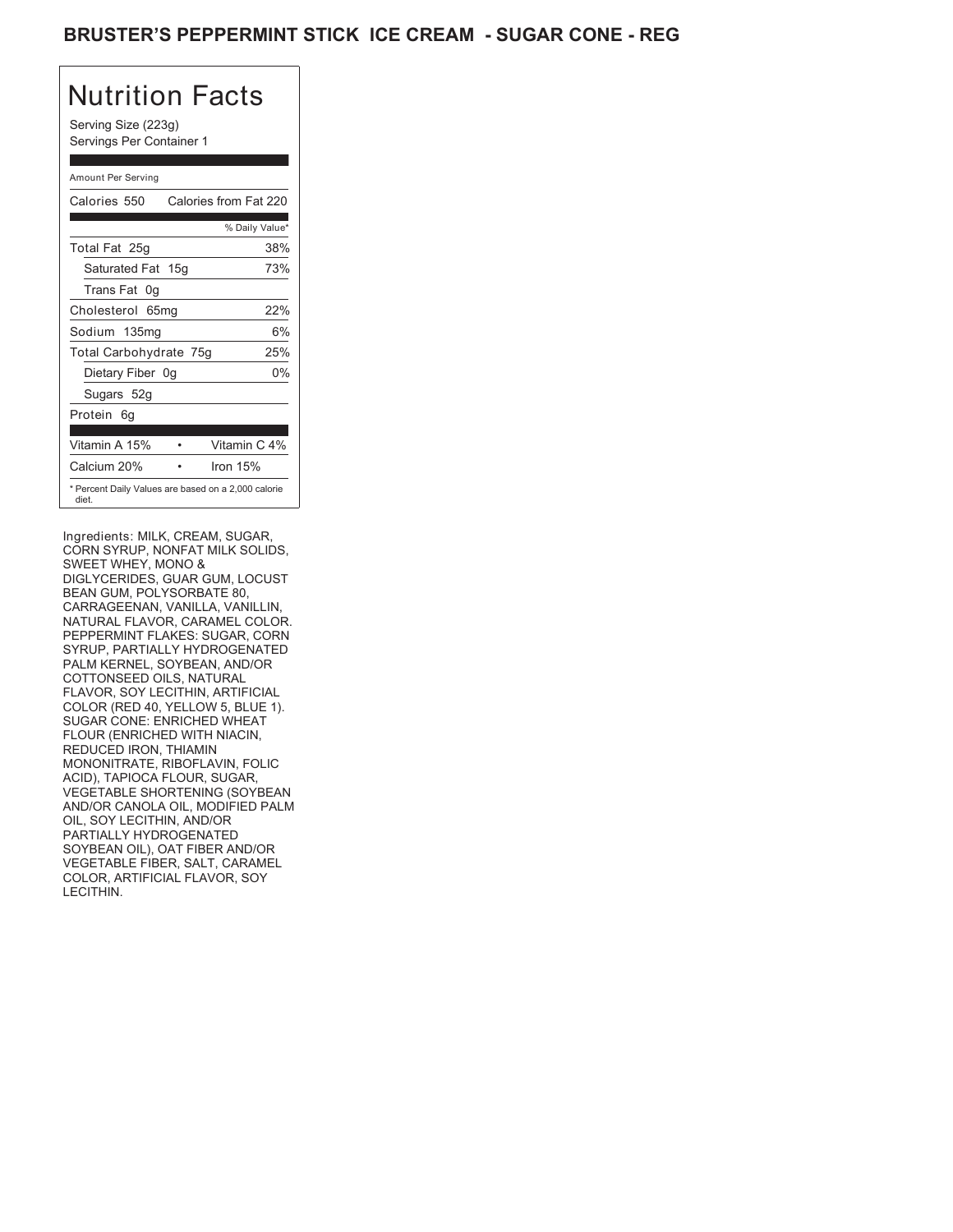## BRUSTER'S PEPPERMINT STICK ICE CREAM - SUGAR CONE - LG

# Nutrition Facts

Serving Size (293g) Servings Per Container 1

### Amount Per Serving

| Calories 720           | Calories from Fat 300                               |
|------------------------|-----------------------------------------------------|
|                        | % Daily Value*                                      |
| Total Fat 33g          | 51%                                                 |
| Saturated Fat 19g      | 97%                                                 |
| Trans Fat 0.5q         |                                                     |
| Cholesterol 90mg       | 29%                                                 |
| Sodium 170mg           | 7%                                                  |
| Total Carbohydrate 97g | 32%                                                 |
| Dietary Fiber 0g       | 0%                                                  |
| Sugars 69g             |                                                     |
| Protein 8q             |                                                     |
|                        |                                                     |
| Vitamin A 20%          | Vitamin C 6%                                        |
| Calcium 25%            | Iron $15%$                                          |
| diet.                  | * Percent Daily Values are based on a 2,000 calorie |

Ingredients: MILK, CREAM, SUGAR, CORN SYRUP, NONFAT MILK SOLIDS, SWEET WHEY, MONO & DIGLYCERIDES, GUAR GUM, LOCUST BEAN GUM, POLYSORBATE 80, CARRAGEENAN, VANILLA, VANILLIN, NATURAL FLAVOR, CARAMEL COLOR. PEPPERMINT FLAKES: SUGAR, CORN SYRUP, PARTIALLY HYDROGENATED PALM KERNEL, SOYBEAN, AND/OR COTTONSEED OILS, NATURAL FLAVOR, SOY LECITHIN, ARTIFICIAL COLOR (RED 40, YELLOW 5, BLUE 1). SUGAR CONE: ENRICHED WHEAT FLOUR (ENRICHED WITH NIACIN, REDUCED IRON, THIAMIN MONONITRATE, RIBOFLAVIN, FOLIC ACID), TAPIOCA FLOUR, SUGAR, VEGETABLE SHORTENING (SOYBEAN AND/OR CANOLA OIL, MODIFIED PALM OIL, SOY LECITHIN, AND/OR PARTIALLY HYDROGENATED SOYBEAN OIL), OAT FIBER AND/OR VEGETABLE FIBER, SALT, CARAMEL COLOR, ARTIFICIAL FLAVOR, SOY LECITHIN. Calcium 25%<br>
Percent Daily Values are based on a 2,000 calorie<br>
diet.<br>
Ingredients: MILK, CREAM, SUGAR,<br>
CORN SYRUP, NONFAT MILK SOLIDS,<br>
SWEET WHEY, MONO &<br>
DIGLYCERIDES, GUAR GUM, LOCUST<br>
BEAN GUM, POLYSORBATE 80,<br>
CARRA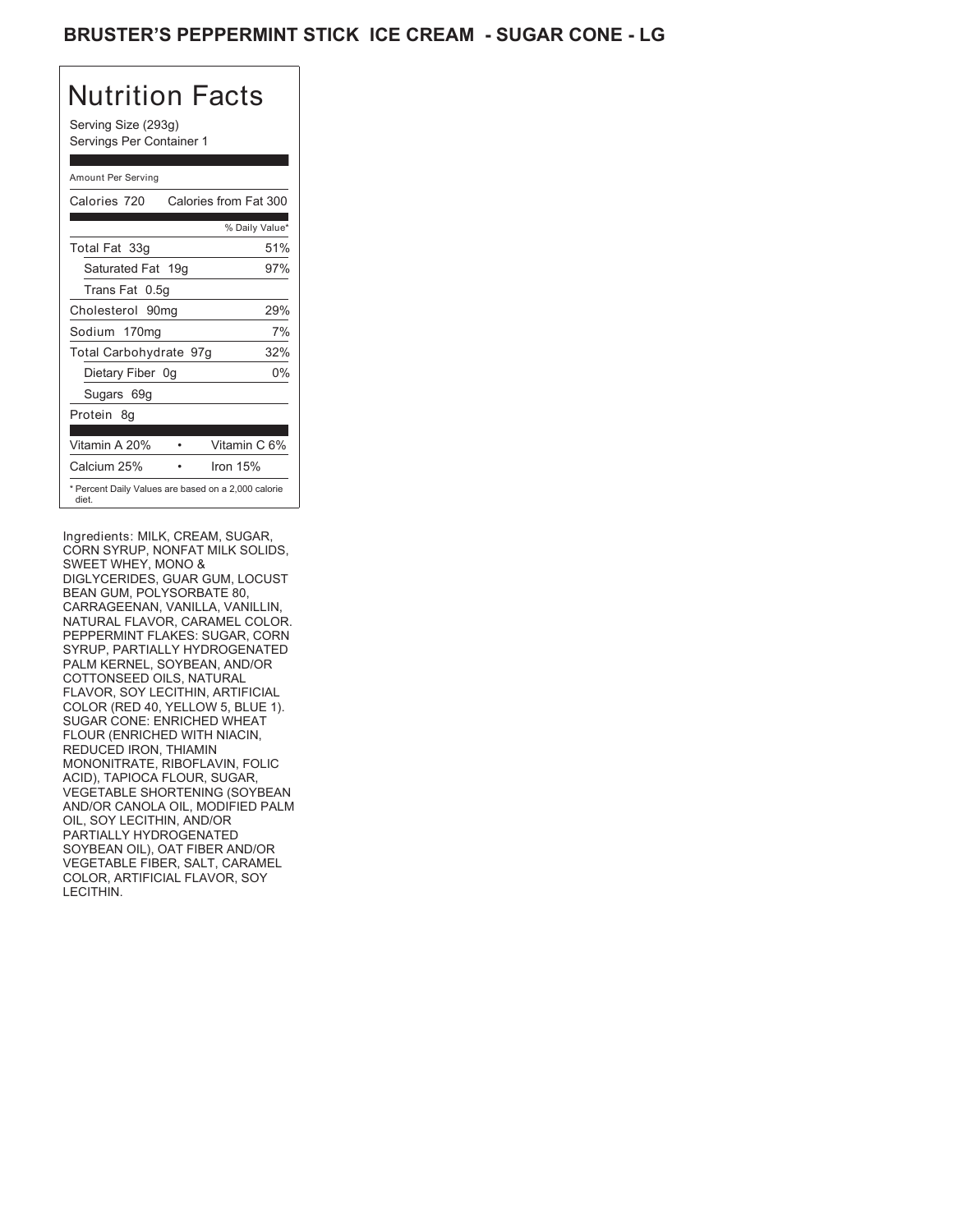## BRUSTER'S PEPPERMINT STICK ICE CREAM - CAKE CONE - SM

# Nutrition Facts

Serving Size (146g) Servings Per Container 1

### Amount Per Serving

| Calories 350                                                                                                           |                 | Calories from Fat 150                                                                                                                 |
|------------------------------------------------------------------------------------------------------------------------|-----------------|---------------------------------------------------------------------------------------------------------------------------------------|
|                                                                                                                        |                 | % Daily Value*                                                                                                                        |
| Total Fat 17g                                                                                                          |                 | 25%                                                                                                                                   |
| Saturated Fat                                                                                                          | 10 <sub>q</sub> | 48%                                                                                                                                   |
| Trans Fat 0q                                                                                                           |                 |                                                                                                                                       |
| Cholesterol 45mg                                                                                                       |                 | 15%                                                                                                                                   |
| Sodium 85mg                                                                                                            |                 | 4%                                                                                                                                    |
| Total Carbohydrate 47g                                                                                                 |                 | 16%                                                                                                                                   |
| Dietary Fiber 0g                                                                                                       |                 | 0%                                                                                                                                    |
| Sugars 33g                                                                                                             |                 |                                                                                                                                       |
| Protein 4q                                                                                                             |                 |                                                                                                                                       |
|                                                                                                                        |                 |                                                                                                                                       |
| Vitamin A 10%                                                                                                          | ٠               | Vitamin C 2%                                                                                                                          |
| Calcium 15%                                                                                                            |                 | Iron 10%                                                                                                                              |
| diet.                                                                                                                  |                 | * Percent Daily Values are based on a 2,000 calorie                                                                                   |
| Ingredients: MILK, CREAM, SUGAR,<br>SWEET WHEY, MONO &<br>BEAN GUM, POLYSORBATE 80,<br>CARRAGEENAN, VANILLA, VANILLIN, |                 | CORN SYRUP, NONFAT MILK SOLIDS,<br>DIGLYCERIDES, GUAR GUM, LOCUST<br>NATURAL FLAVOR, CARAMEL COLOR.<br>PEPPERMINT FLAKES: SUGAR, CORN |

Ingredients: MILK, CREAM, SUGAR, CORN SYRUP, NONFAT MILK SOLIDS, SWEET WHEY, MONO & DIGLYCERIDES, GUAR GUM, LOCUST BEAN GUM, POLYSORBATE 80, CARRAGEENAN, VANILLA, VANILLIN, NATURAL FLAVOR, CARAMEL COLOR. PEPPERMINT FLAKES: SUGAR, CORN SYRUP, PARTIALLY HYDROGENATED PALM KERNEL, SOYBEAN, AND/OR COTTONSEED OILS, NATURAL FLAVOR, SOY LECITHIN, ARTIFICIAL COLOR (RED 40, YELLOW 5, BLUE 1). CAKE CONE: ENRICHED WHEAT FLOUR (ENRICHED WITH NIACIN, REDUCED IRON, THIAMIN MONONITRATE, RIBOFLAVIN, FOLIC ACID), TAPIOCA FLOUR, SUGAR, VEGETABLE OIL SHORTENING (SOYBEAN AND/OR CANOLA OIL, MODIFIED PALM OIL, SOY LECITHIN, AND/OR PARTIALLY HYDROGENATED SOYBEAN OIL), LEAVENING (SODIUM BICARBONATE, AMMONIUM BICARBONATE), SALT, NATURAL FLAVOR, ANNATTO (VEGETABLE COLOR). The contraction of the contraction of the contraction of the contraction of the contraction of the contraction of the contraction of the contraction of the contraction of the contraction of the contraction of the c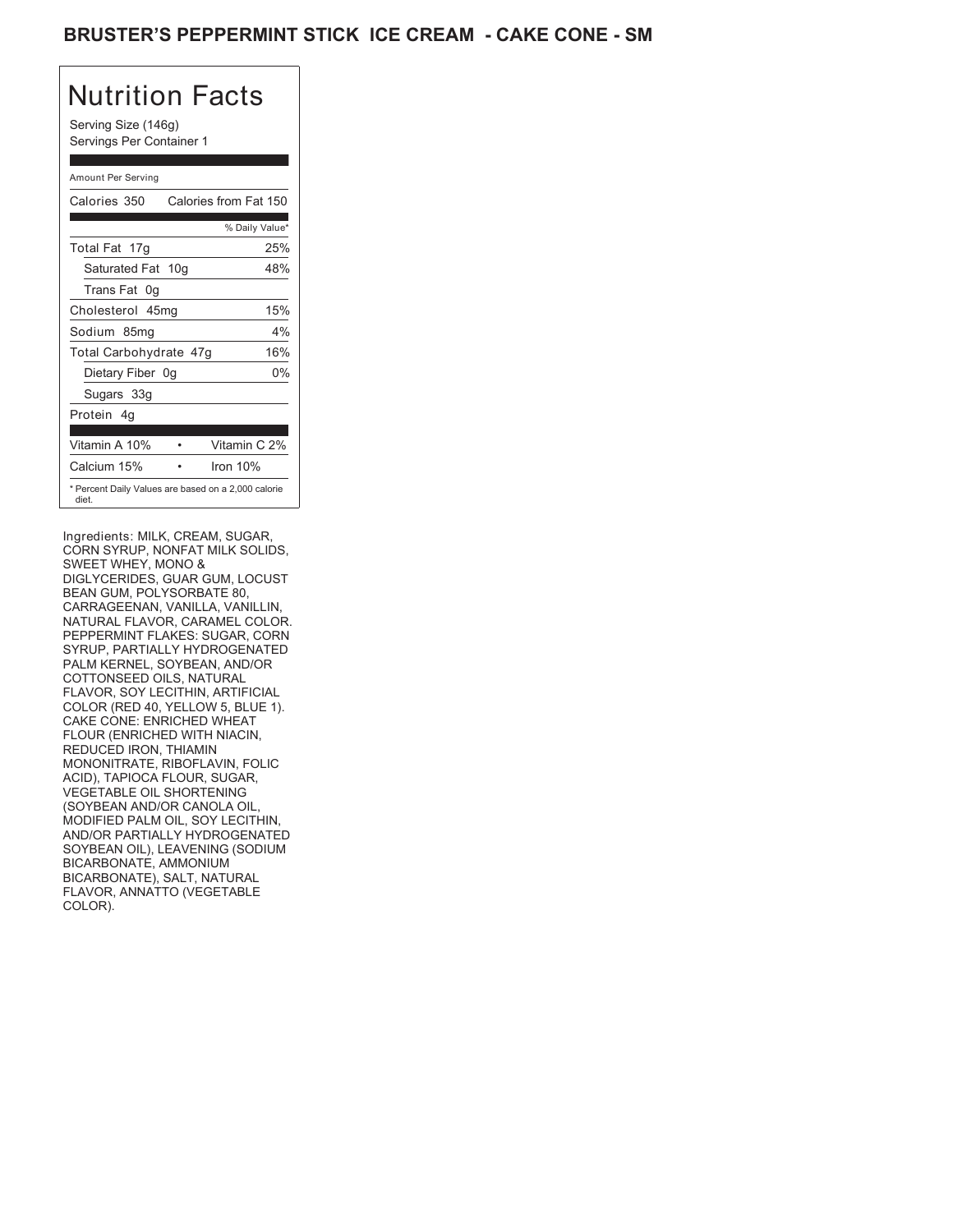## BRUSTER'S PEPPERMINT STICK ICE CREAM - CAKE CONE - REG

# Nutrition Facts

Serving Size (216g) Servings Per Container 1

### Amount Per Serving

| Calories 520                                                                                                           |   | Calories from Fat 220                                                                                                                 |
|------------------------------------------------------------------------------------------------------------------------|---|---------------------------------------------------------------------------------------------------------------------------------------|
|                                                                                                                        |   | % Daily Value*                                                                                                                        |
| Total Fat 25g                                                                                                          |   | 38%                                                                                                                                   |
| Saturated Fat 15g                                                                                                      |   | 73%                                                                                                                                   |
| Trans Fat 0q                                                                                                           |   |                                                                                                                                       |
| Cholesterol 65mg                                                                                                       |   | 22%                                                                                                                                   |
| Sodium 125mg                                                                                                           |   | 5%                                                                                                                                    |
| Total Carbohydrate 68g                                                                                                 |   | 23%                                                                                                                                   |
| Dietary Fiber 0g                                                                                                       |   | $0\%$                                                                                                                                 |
| Sugars 50g                                                                                                             |   |                                                                                                                                       |
| Protein 6q                                                                                                             |   |                                                                                                                                       |
| Vitamin A 15%                                                                                                          | ٠ | Vitamin C 4%                                                                                                                          |
|                                                                                                                        |   |                                                                                                                                       |
| Calcium 20%                                                                                                            |   | Iron 15%                                                                                                                              |
| diet.                                                                                                                  |   | * Percent Daily Values are based on a 2,000 calorie                                                                                   |
| Ingredients: MILK, CREAM, SUGAR,<br>SWEET WHEY, MONO &<br>BEAN GUM, POLYSORBATE 80,<br>CARRAGEENAN, VANILLA, VANILLIN, |   | CORN SYRUP, NONFAT MILK SOLIDS,<br>DIGLYCERIDES, GUAR GUM, LOCUST<br>NATURAL FLAVOR, CARAMEL COLOR.<br>PEPPERMINT FLAKES: SUGAR, CORN |

Ingredients: MILK, CREAM, SUGAR, CORN SYRUP, NONFAT MILK SOLIDS, SWEET WHEY, MONO & DIGLYCERIDES, GUAR GUM, LOCUST BEAN GUM, POLYSORBATE 80, CARRAGEENAN, VANILLA, VANILLIN, NATURAL FLAVOR, CARAMEL COLOR. PEPPERMINT FLAKES: SUGAR, CORN SYRUP, PARTIALLY HYDROGENATED PALM KERNEL, SOYBEAN, AND/OR COTTONSEED OILS, NATURAL FLAVOR, SOY LECITHIN, ARTIFICIAL COLOR (RED 40, YELLOW 5, BLUE 1). CAKE CONE: ENRICHED WHEAT FLOUR (ENRICHED WITH NIACIN, REDUCED IRON, THIAMIN MONONITRATE, RIBOFLAVIN, FOLIC ACID), TAPIOCA FLOUR, SUGAR, VEGETABLE OIL SHORTENING (SOYBEAN AND/OR CANOLA OIL, MODIFIED PALM OIL, SOY LECITHIN, AND/OR PARTIALLY HYDROGENATED SOYBEAN OIL), LEAVENING (SODIUM BICARBONATE, AMMONIUM BICARBONATE), SALT, NATURAL FLAVOR, ANNATTO (VEGETABLE COLOR). The contraction of the contraction of the contraction of the contraction of the contraction of the contraction of the contraction of the contraction of the contraction of the contraction of the contraction of the c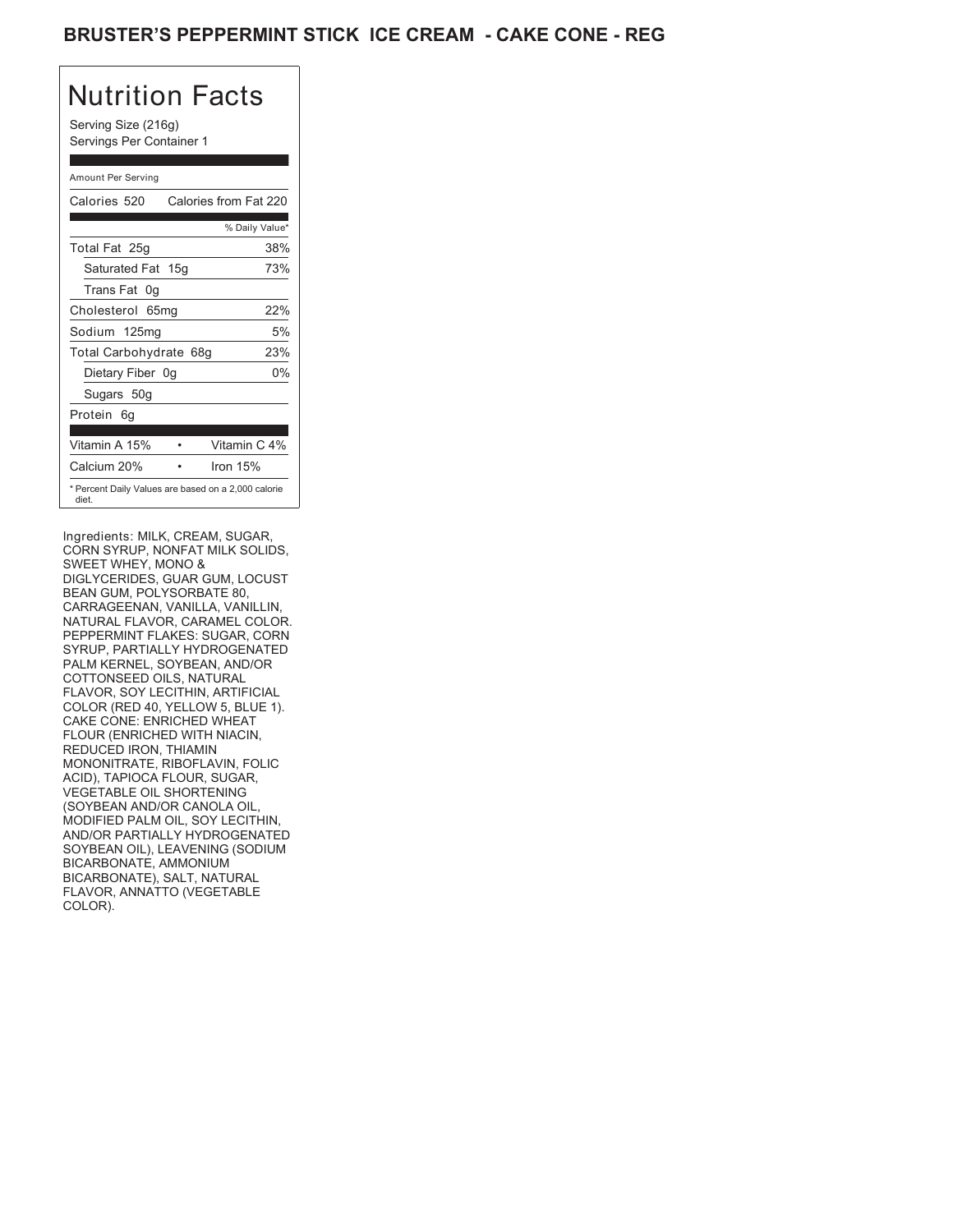## BRUSTER'S PEPPERMINT STICK ICE CREAM - CAKE CONE - LG

# Nutrition Facts

Serving Size (286g) Servings Per Container 1

### Amount Per Serving

| Calories 690           | Calories from Fat 300                               |
|------------------------|-----------------------------------------------------|
|                        | % Daily Value*                                      |
| Total Fat 33g          | 51%                                                 |
| Saturated Fat 19g      | 97%                                                 |
| Trans Fat 0.5q         |                                                     |
| Cholesterol 90mg       | 29%                                                 |
| Sodium 160mg           | 7%                                                  |
| Total Carbohydrate 90g | 30%                                                 |
| Dietary Fiber 0g       | 0%                                                  |
| Sugars 66g             |                                                     |
| Protein 8q             |                                                     |
| Vitamin A 20%          | Vitamin C 6%                                        |
| Calcium 25%            | Iron $15%$                                          |
| diet.                  | * Percent Daily Values are based on a 2,000 calorie |

Ingredients: MILK, CREAM, SUGAR, CORN SYRUP, NONFAT MILK SOLIDS, SWEET WHEY, MONO & DIGLYCERIDES, GUAR GUM, LOCUST BEAN GUM, POLYSORBATE 80, CARRAGEENAN, VANILLA, VANILLIN, NATURAL FLAVOR, CARAMEL COLOR. PEPPERMINT FLAKES: SUGAR, CORN SYRUP, PARTIALLY HYDROGENATED PALM KERNEL, SOYBEAN, AND/OR COTTONSEED OILS, NATURAL FLAVOR, SOY LECITHIN, ARTIFICIAL COLOR (RED 40, YELLOW 5, BLUE 1). CAKE CONE: ENRICHED WHEAT FLOUR (ENRICHED WITH NIACIN, REDUCED IRON, THIAMIN MONONITRATE, RIBOFLAVIN, FOLIC ACID), TAPIOCA FLOUR, SUGAR, VEGETABLE OIL SHORTENING (SOYBEAN AND/OR CANOLA OIL, MODIFIED PALM OIL, SOY LECITHIN, AND/OR PARTIALLY HYDROGENATED SOYBEAN OIL), LEAVENING (SODIUM BICARBONATE, AMMONIUM BICARBONATE), SALT, NATURAL FLAVOR, ANNATTO (VEGETABLE COLOR). The contraction of the contraction of the contraction of the contraction of the contraction of the contraction of the contraction of the contraction of the contraction of the contraction of the contraction of the c Calcium 25%<br>
Percent Daily Values are based on a 2,000 calorie<br>
diet.<br>
Ingredients: MILK, CREAM, SUGAR,<br>
CORN SYRUP, NONFAT MILK SOLIDS,<br>
SWEET WHEY, MONO &<br>
DIGLYCERIDES, GUAR GUM, LOCUST<br>
BEAN GUM, POLYSORBATE 80,<br>
CARRA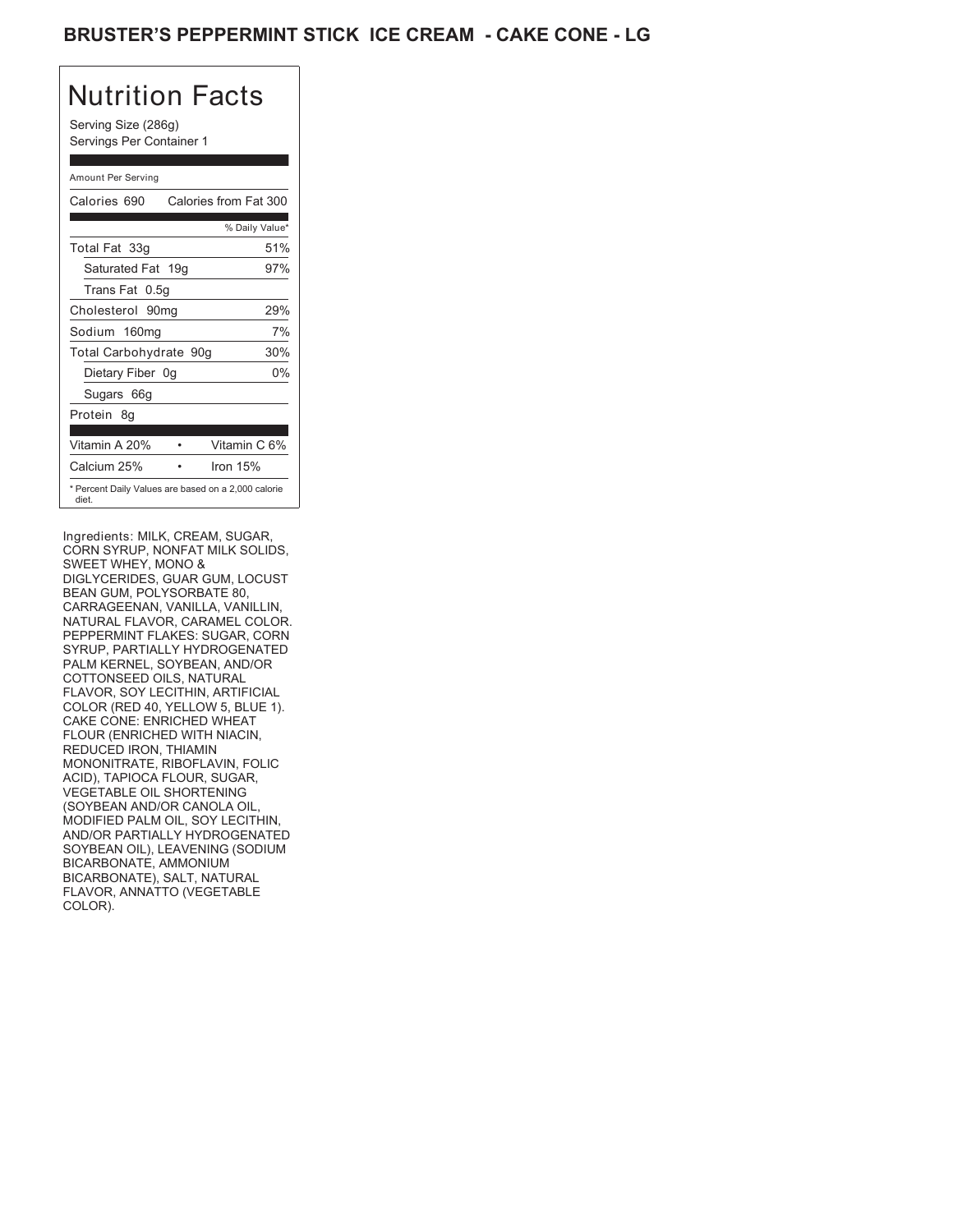## BRUSTER'S PEPPERMINT STICK ICE CREAM - WAFFLE CONE - SM

# Nutrition Facts

Serving Size (170g) Servings Per Container 1

### Amount Per Serving

| Calories 460                                                                                                           |   | Calories from Fat 180                                                                                                                 |
|------------------------------------------------------------------------------------------------------------------------|---|---------------------------------------------------------------------------------------------------------------------------------------|
|                                                                                                                        |   | % Daily Value*                                                                                                                        |
| Total Fat 20g                                                                                                          |   | 30%                                                                                                                                   |
| Saturated Fat 10g                                                                                                      |   | 52%                                                                                                                                   |
| Trans Fat 0g                                                                                                           |   |                                                                                                                                       |
| Cholesterol 50mg                                                                                                       |   | 17%                                                                                                                                   |
| Sodium 75mg                                                                                                            |   | 3%                                                                                                                                    |
| Total Carbohydrate 65g                                                                                                 |   | 22%                                                                                                                                   |
| Dietary Fiber 0g                                                                                                       |   | 0%                                                                                                                                    |
| Sugars 43g                                                                                                             |   |                                                                                                                                       |
| Protein 5g                                                                                                             |   |                                                                                                                                       |
|                                                                                                                        |   |                                                                                                                                       |
| Vitamin A 10%                                                                                                          | ٠ | Vitamin C 2%                                                                                                                          |
| Calcium 15%                                                                                                            |   | Iron 10%                                                                                                                              |
| diet.                                                                                                                  |   | * Percent Daily Values are based on a 2,000 calorie                                                                                   |
| Ingredients: MILK. CREAM. SUGAR.<br>SWEET WHEY, MONO &<br>BEAN GUM, POLYSORBATE 80,<br>CARRAGEENAN, VANILLA, VANILLIN, |   | CORN SYRUP, NONFAT MILK SOLIDS,<br>DIGLYCERIDES, GUAR GUM, LOCUST<br>NATURAL FLAVOR, CARAMEL COLOR.<br>PEPPERMINT FLAKES: SUGAR, CORN |

Ingredients: MILK, CREAM, SUGAR, CORN SYRUP, NONFAT MILK SOLIDS, SWEET WHEY, MONO & DIGLYCERIDES, GUAR GUM, LOCUST BEAN GUM, POLYSORBATE 80, CARRAGEENAN, VANILLA, VANILLIN, NATURAL FLAVOR, CARAMEL COLOR. PEPPERMINT FLAKES: SUGAR, CORN SYRUP, PARTIALLY HYDROGENATED PALM KERNEL, SOYBEAN, AND/OR COTTONSEED OILS, NATURAL FLAVOR, SOY LECITHIN, ARTIFICIAL COLOR (RED 40, YELLOW 5, BLUE 1). WAFFLE CONE: ENRICHED BLEACHED WHEAT FLOUR (ENRICHED WITH NIACIN, REDUCED IRON, THIAMIN MONONITRATE, RIBOFLAVIN, FOLIC ACID), SUGAR, VEGETABLE SHORTENING (PARTIALLY HYDROGENATED SOYBEAN AND COTTONSEED OILS), WHOLE EGG, ARTIFICIAL FLAVOR (INCLUDING MALTODEXTRIN, MODIFIED CORNSTARCH, BUTTER, BUTTERMILK), DEXTROSE, SOY LECITHIN, ARTIFICIAL VANILLA FLAVOR. MONONITRATE, RIBOFLAVIN, FOLIC ACID), SUGAR, VEGETABLE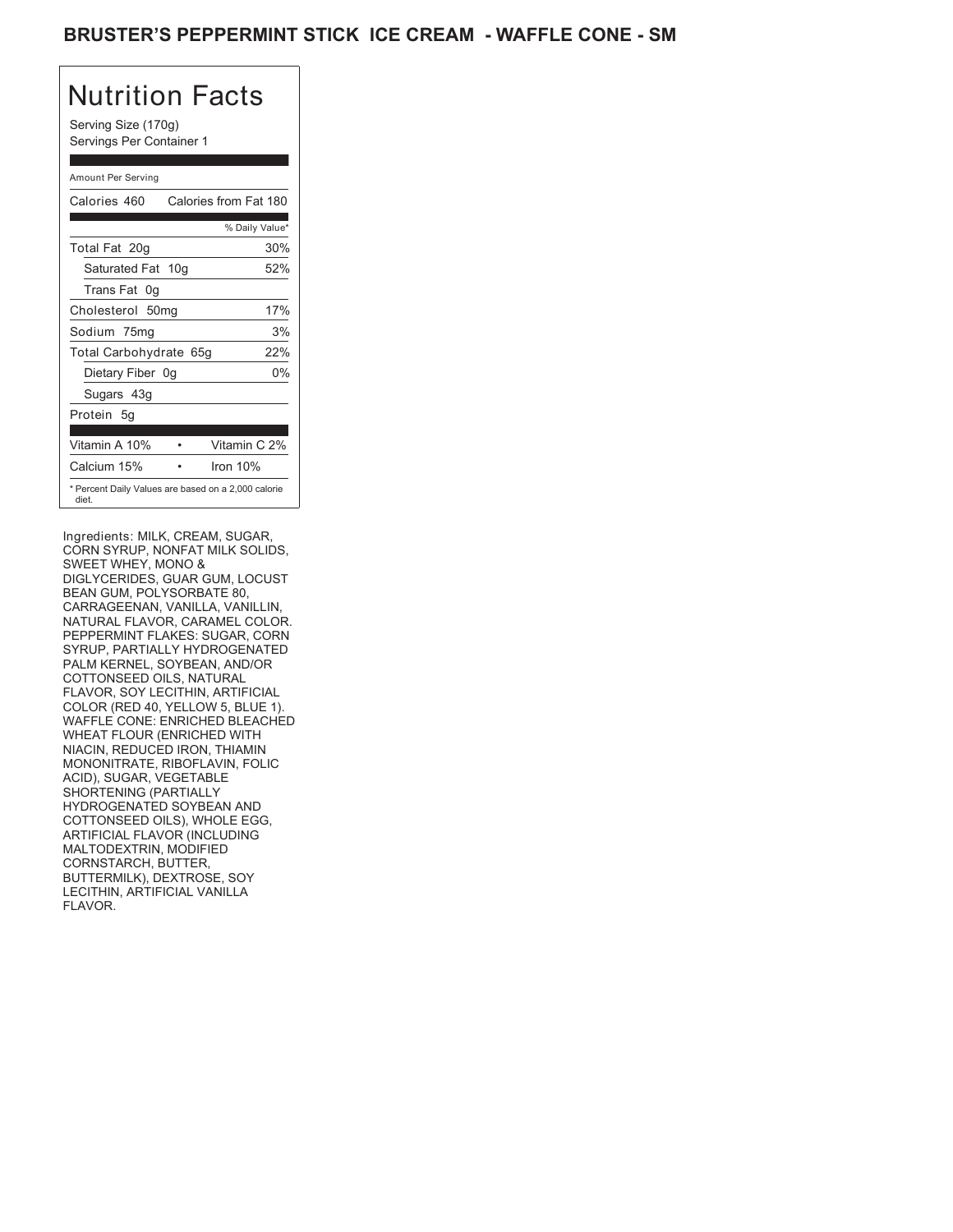## BRUSTER'S PEPPERMINT STICK ICE CREAM - WAFFLE CONE - REG

# Nutrition Facts

Serving Size (240g) Servings Per Container 1

### Amount Per Serving

| Calories 620                                                                                                           |   | Calories from Fat 250                                                                                                                 |
|------------------------------------------------------------------------------------------------------------------------|---|---------------------------------------------------------------------------------------------------------------------------------------|
|                                                                                                                        |   | % Daily Value*                                                                                                                        |
| Total Fat 28g                                                                                                          |   | 43%                                                                                                                                   |
| Saturated Fat 15g                                                                                                      |   | 77%                                                                                                                                   |
| Trans Fat 0q                                                                                                           |   |                                                                                                                                       |
| Cholesterol 75mg                                                                                                       |   | 25%                                                                                                                                   |
| Sodium 115mg                                                                                                           |   | 5%                                                                                                                                    |
| Total Carbohydrate 86g                                                                                                 |   | 29%                                                                                                                                   |
| Dietary Fiber 0g                                                                                                       |   | 0%                                                                                                                                    |
| Sugars 60g                                                                                                             |   |                                                                                                                                       |
| Protein 7g                                                                                                             |   |                                                                                                                                       |
|                                                                                                                        |   |                                                                                                                                       |
| Vitamin A 15%                                                                                                          | ٠ | Vitamin C 4%                                                                                                                          |
| Calcium 20%                                                                                                            |   | Iron 15%                                                                                                                              |
| diet.                                                                                                                  |   | * Percent Daily Values are based on a 2,000 calorie                                                                                   |
| Ingredients: MILK, CREAM, SUGAR,<br>SWEET WHEY, MONO &<br>BEAN GUM, POLYSORBATE 80,<br>CARRAGEENAN, VANILLA, VANILLIN, |   | CORN SYRUP, NONFAT MILK SOLIDS,<br>DIGLYCERIDES, GUAR GUM, LOCUST<br>NATURAL FLAVOR, CARAMEL COLOR.<br>PEPPERMINT FLAKES: SUGAR, CORN |

Ingredients: MILK, CREAM, SUGAR, CORN SYRUP, NONFAT MILK SOLIDS, SWEET WHEY, MONO & DIGLYCERIDES, GUAR GUM, LOCUST BEAN GUM, POLYSORBATE 80, CARRAGEENAN, VANILLA, VANILLIN, NATURAL FLAVOR, CARAMEL COLOR. PEPPERMINT FLAKES: SUGAR, CORN SYRUP, PARTIALLY HYDROGENATED PALM KERNEL, SOYBEAN, AND/OR COTTONSEED OILS, NATURAL FLAVOR, SOY LECITHIN, ARTIFICIAL COLOR (RED 40, YELLOW 5, BLUE 1). WAFFLE CONE: ENRICHED BLEACHED WHEAT FLOUR (ENRICHED WITH NIACIN, REDUCED IRON, THIAMIN MONONITRATE, RIBOFLAVIN, FOLIC ACID), SUGAR, VEGETABLE SHORTENING (PARTIALLY HYDROGENATED SOYBEAN AND COTTONSEED OILS), WHOLE EGG, ARTIFICIAL FLAVOR (INCLUDING MALTODEXTRIN, MODIFIED CORNSTARCH, BUTTER, BUTTERMILK), DEXTROSE, SOY LECITHIN, ARTIFICIAL VANILLA FLAVOR. MONONITRATE, RIBOFLAVIN, FOLIC ACID), SUGAR, VEGETABLE